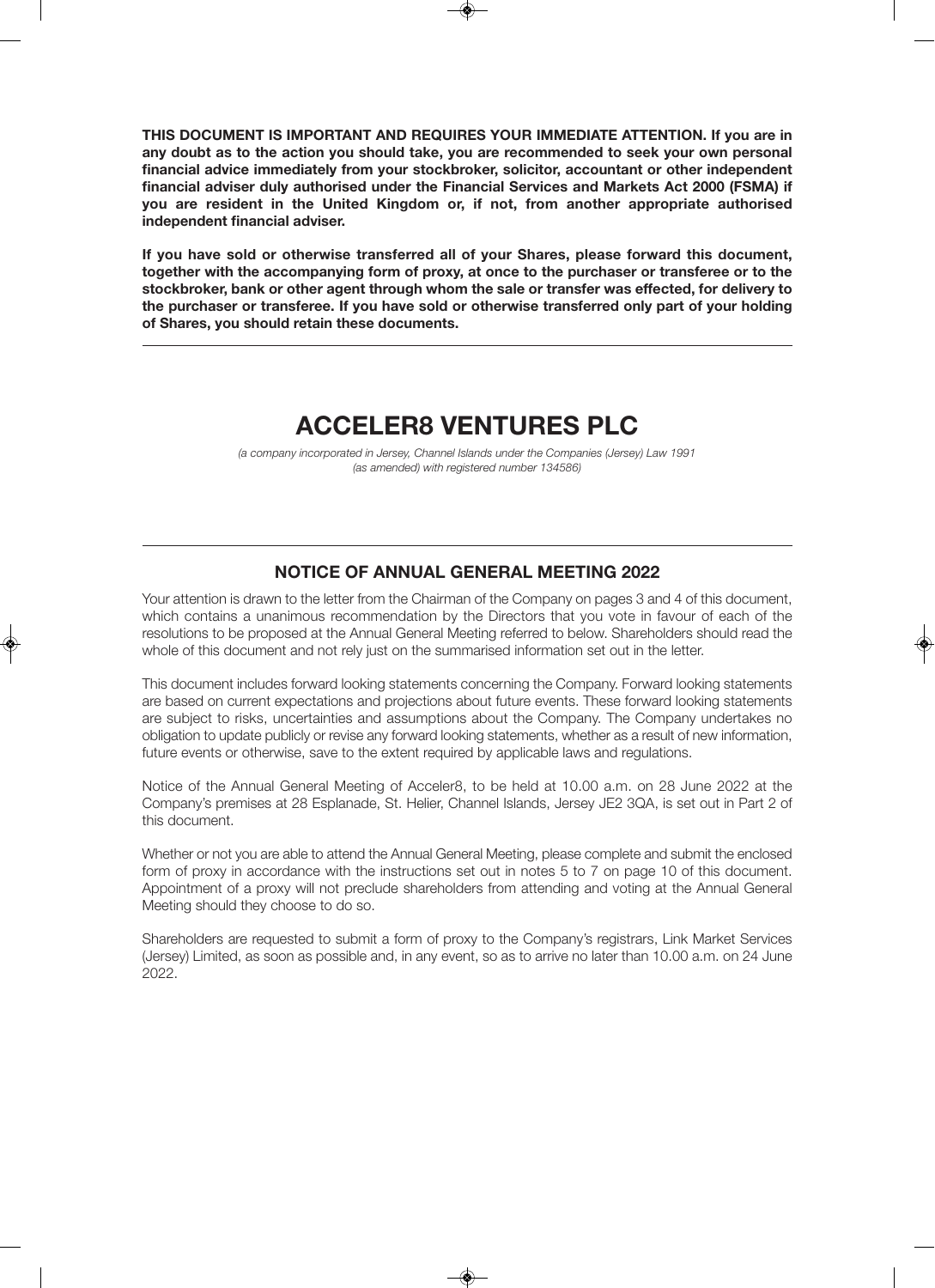## **CONTENTS**

| <b>PART 1</b>                                     |    |
|---------------------------------------------------|----|
| LETTER FROM THE CHAIRMAN OF ACCELER8 VENTURES PLC | 3  |
| <b>PART 2</b>                                     |    |
| <b>NOTICE OF ANNUAL GENERAL MEETING</b>           | 5  |
| <b>PART 3</b>                                     |    |
| <b>DEFINITIONS</b>                                | 14 |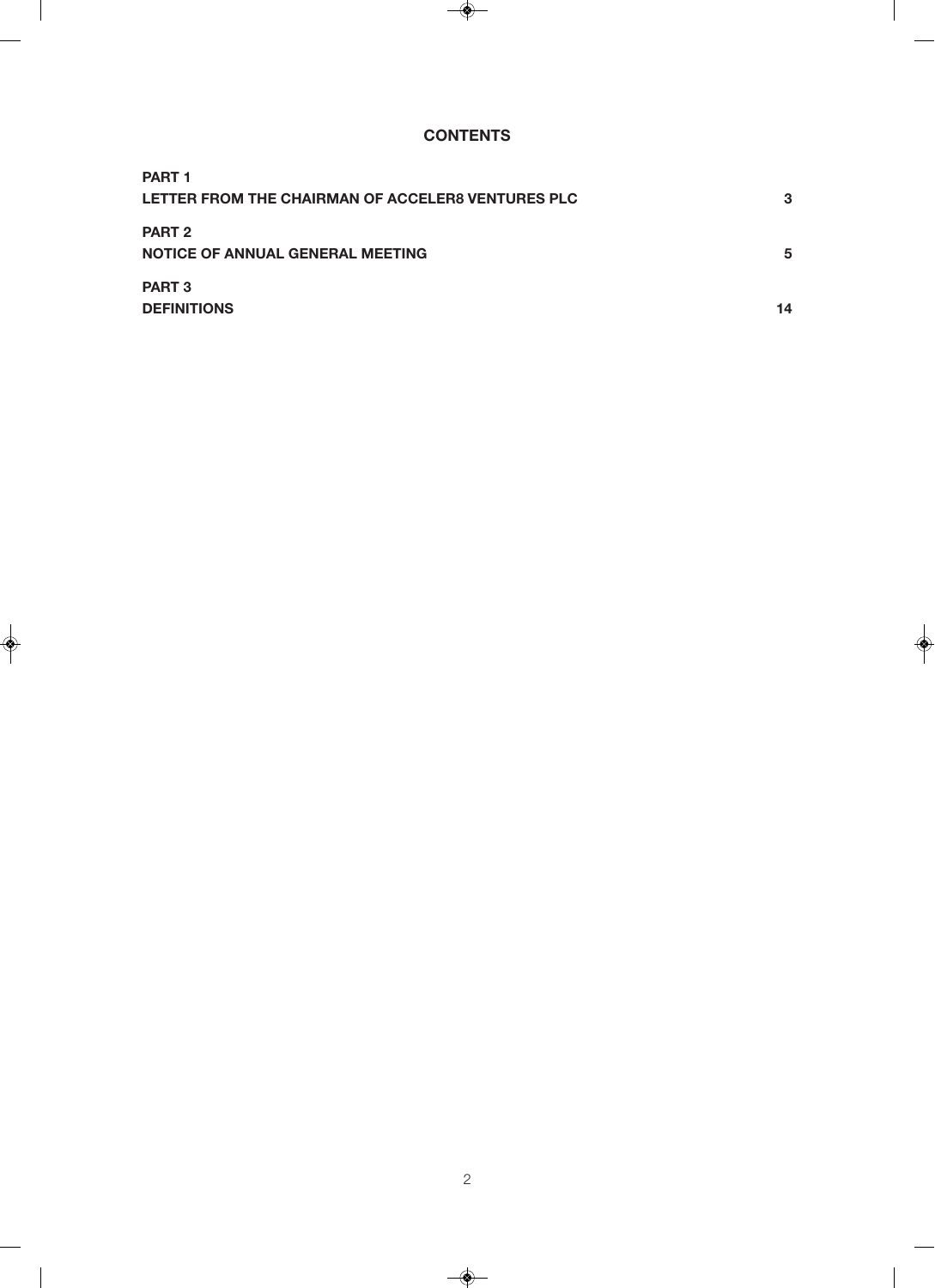## **PART 1**

## **LETTER FROM THE CHAIRMAN OF ACCELER8 VENTURES PLC**

(Incorporated and registered in Jersey with registered number 134586)

# **ACCELER8 VENTURES PLC**

Directors:

David Jeffreys Williams Giles Kirkley Willits

Registered Office: 28 Esplanade St. Helier JE2 3QA **Jersey** 

10 June 2022

Dear Shareholder

#### **2022 Annual General Meeting**

I am pleased to inform you that the annual general meeting of Acceler8 Ventures Plc (the **Company**) will be held at the Company's premises at 28 Esplanade, St. Helier, Channel Islands, Jersey JE2 3QA on Tuesday 28 June 2022 at 10.00 a.m. (the **AGM**).

The formal notice convening the AGM is set out on pages 5, 6 and 7 of this document (the **Notice of Meeting**). Explanatory notes and further information on each of the resolutions to be considered at the meeting appear on pages 8 and 9 of this document.

Accompanying the formal notice of the meeting is the Company's audited Annual Report and Accounts for the nine month period ended 31 December 2021.

#### **Recommendation**

In the opinion of the Directors, each of the resolutions to be proposed at the AGM are in the best interests of the Company and Shareholders as a whole.

Accordingly, the Directors of the Company recommend that Shareholders vote in favour of the resolutions at the AGM, as the Directors intend to do in respect of their own beneficial holdings of Shares, which amount to approximately 50 per cent. of the issued Shares.

### **Attendance**

I hope that you will come to the AGM, if you can.

Shareholders are asked to complete and return the accompanying form of proxy in accordance with the instructions set out in notes 5 to 7 on page 10 of this document.

Whether or not you intend to attend the AGM, I would strongly encourage you, regardless of the number of Shares you own, to vote on the resolutions in the manner detailed in pages 10 to 12 of this document, either electronically, via CREST or by completing and returning a hard copy form of proxy as soon as possible and in any event not later than 10.00 a.m. on 24 June 2022.

Further information regarding proxy appointments can be found on pages 10 to 12 of this document. Completion and submission or return of the form of proxy does not prevent you from attending and voting at the meeting in person.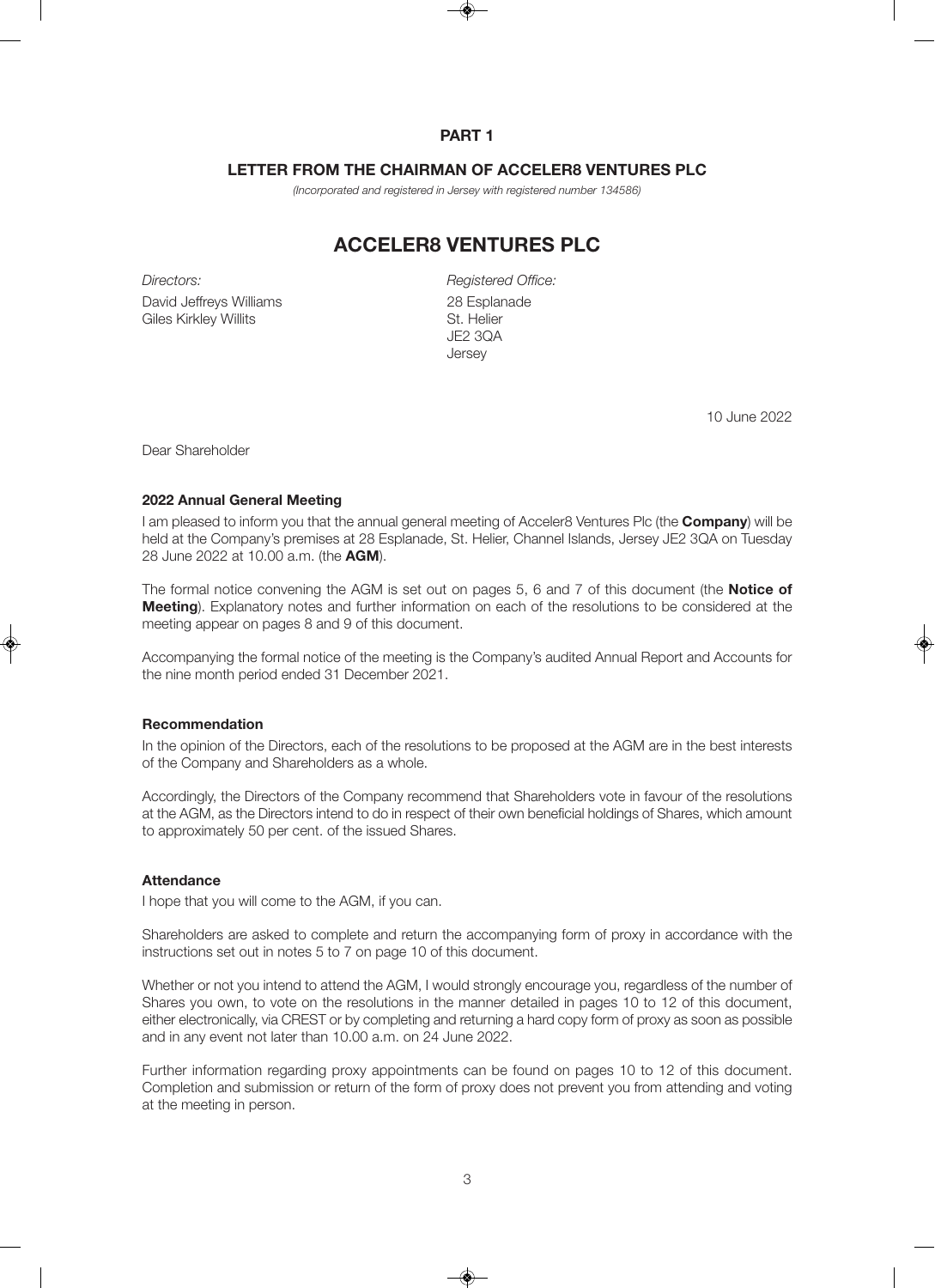This notice also includes instructions to enable you to vote electronically and details of how to register to do so. The resolutions set out in this Notice of Meeting will be voted on by way of a poll. All valid proxy votes will be included in the poll to be taken at the meeting.

The other Director and I look forward to seeing you at the meeting.

In addition, Shareholders are encouraged to submit questions, no later than 7 days prior to the AGM, via email to the Company Secretary at AcquisitionCo@jtcgroup.com. To the extent that it is appropriate to do so, the Company will endeavour to publish these questions and the Company's responses on the Company's website, www.acceler8.ventures, as soon as practicable after the AGM. To ask a question, please email AcquisitionCo@jtcgroup.com with details of your shareholder number or other evidence of entitlement to attend the AGM.

Yours faithfully

## **David Jeffreys Williams**

Chairman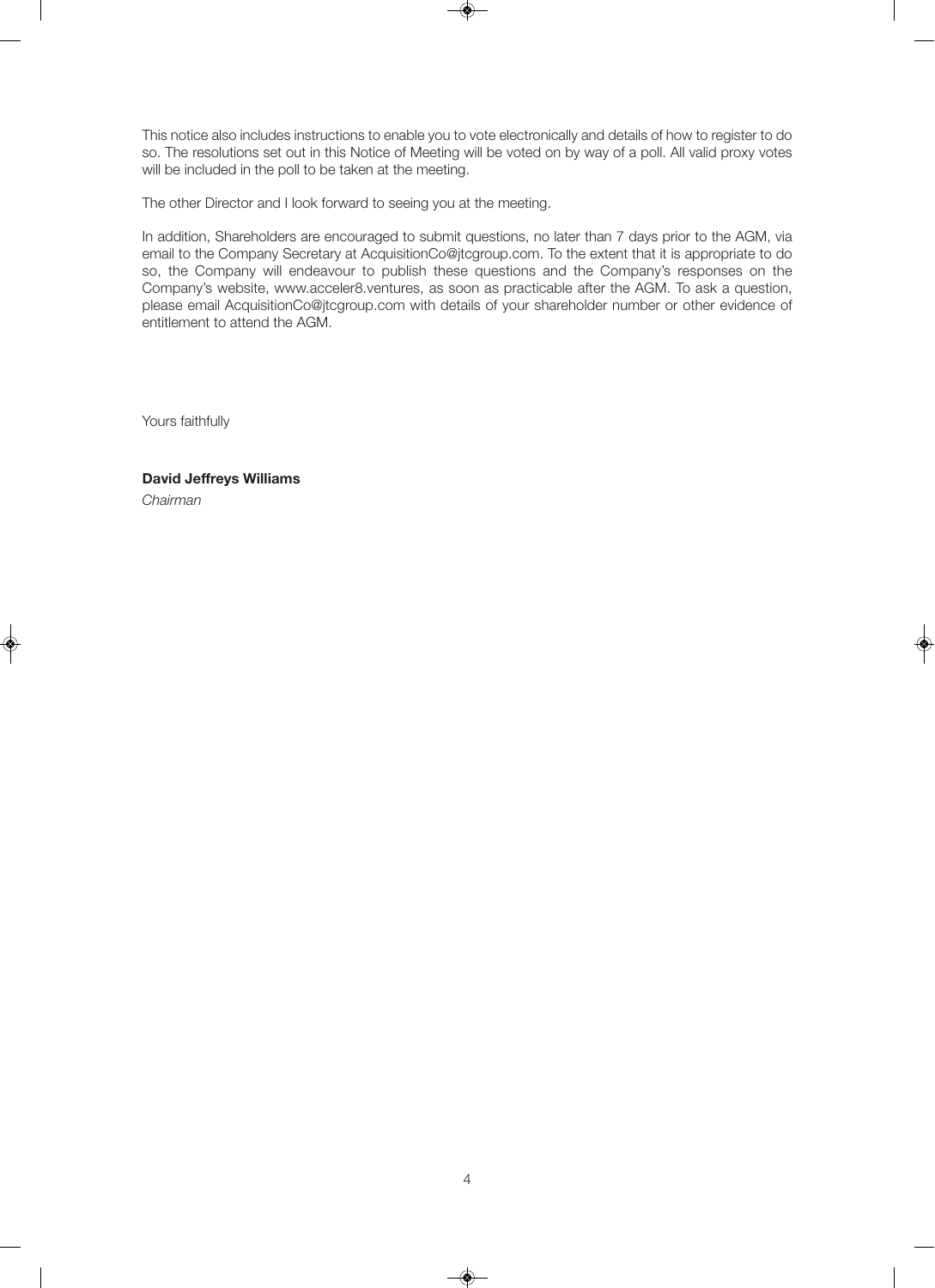## **PART 2**

## **NOTICE OF ANNUAL GENERAL MEETING**

NOTICE IS HEREBY GIVEN THAT Acceler8 Ventures Plc (**Acceler8** or the **Company**) will hold its AGM at the Company's premises at 28 Esplanade, St. Helier, Channel Islands, Jersey JE2 3QA at 10.00 a.m. on 28 June 2022.

Resolutions 1, 7 to 9 (inclusive) and 11 will be proposed as special resolutions and resolutions 2 to 6 (inclusive) and 10 will be proposed as ordinary resolutions. All resolutions will be voted on by poll.

You will be asked to consider and if thought fit to pass the resolutions below.

### **General Meeting**

1. To call and convene the AGM to transact the business mentioned in the Notice of Meeting.

### **Annual Report and Accounts**

2. To receive the Company's Annual Report and Accounts for the nine month period ended 31 December 2021 (together with the reports of the Directors and the auditor).

#### **Election of Directors**

- 3. To re-elect David Jeffreys Williams as a director of the Company.
- 4. To re-elect Giles Kirkley Willits as a director of the Company.

#### **Auditors**

- 5. To re-appoint MHA MacIntyre Hudson as auditors of the Company to hold office until the conclusion of the next annual general meeting of the Company.
- 6. To authorise the Directors to determine the remuneration of the Company's auditors.

### **Purchase of own Shares**

- 7. That the Company be and is hereby generally and unconditionally authorised for the purposes of Article 57 of the Companies (Jersey) Law 1991, to make one or more purchases on the London Stock Exchange's Main Market of its own Shares on such terms and in such manner as the Directors shall from time to time determine, provided that:
	- (a) the maximum aggregate number of Shares hereby authorised to be purchased is 75,000 (representing approximately 10 per cent. of the Issued Share Capital as at the opening of business on 9 June 2022);
	- (b) the minimum price which may be paid for a Share is its nominal value of £0.01 each;
	- (c) the maximum price which may be paid for a Share is an amount equal to 105 per cent. of the average of the closing mid-market price of such shares (as derived from the London Stock Exchange Daily Official List) for the five business days immediately preceding the date of purchase;
	- (d) unless otherwise renewed, varied or revoked, the authority hereby conferred shall apply until the end of next year's annual general meeting or until the close of business on 27 September 2023, whichever is the later:
	- (e) the Company may make a contract or contracts to purchase the Shares under the authority hereby conferred prior to the expiry of such authority which will or may be executed wholly or partly after the expiry of such authority and may make a purchase of the Shares in pursuance of any such contract or contracts; and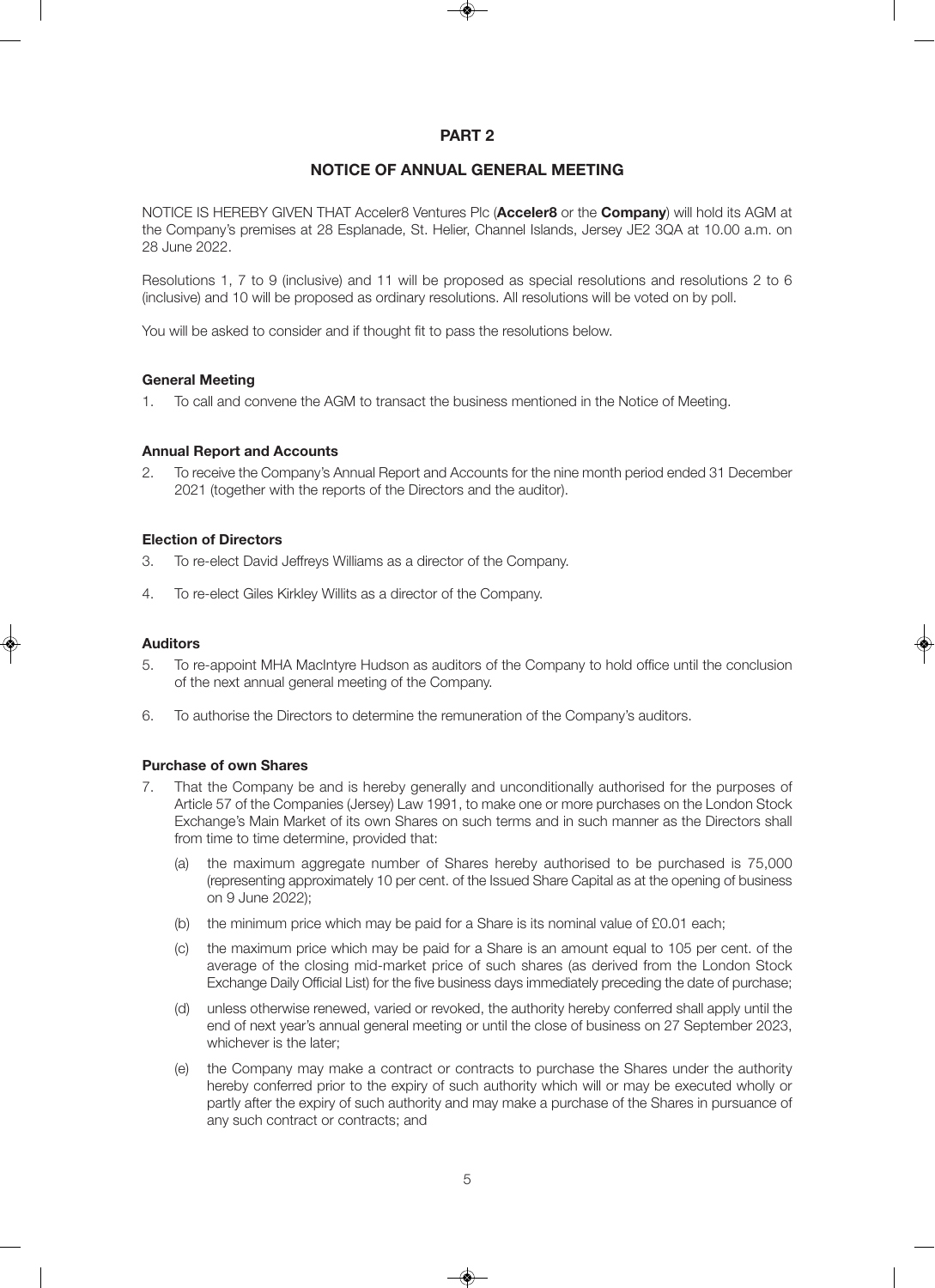(f) subject to the provisions of the Articles from time to time in force, the Company be and is hereby generally and unconditionally authorised for the purposes of Article 58A of the Companies (Jersey) Law 1991 to hold any Shares repurchased under the authority hereby conferred as treasury shares.

#### **Amendment of memorandum of association**

- 8. That the Company alter its memorandum of association by:
	- (a) redesignating the 200 deferred shares of £0.01 each in the authorised share capital of the Company into 200 ordinary shares of £0.01 each in the capital of the Company;
	- (b) increasing the authorised share capital of the Company from £10,002 divided into 1,000,200 ordinary shares of £0.01 each in the capital of the Company to £12,500 divided into 1,250,000 ordinary shares of £0.01 each; and
	- (c) adopting the New Memorandum as the memorandum of association of the Company in place of the present memorandum of association.

#### **Amendment of articles of association**

9. That the Company alter its articles of association by adopting the New Articles as the articles of association of the Company in place of the present Articles.

#### **Authority to allot Shares**

- 10. That, subject to the passing of Resolution 9, the Directors be generally and unconditionally authorised in accordance with Article 2.2 of the New Articles to exercise all the powers of the Company to allot ordinary shares in the Company and to grant rights to subscribe for or to convert any security into ordinary shares (**Rights**):
	- (a) up to an aggregate nominal amount of £2,500; and in addition
	- (b) comprising Equity Securities up to an aggregate nominal amount of £5,000 (such amount to be reduced by the aggregate nominal amount of any ordinary shares allotted or Rights granted under paragraph (a) above) in connection with an offer by way of a rights issue,

provided that this authority shall expire at the conclusion of the next annual general meeting of the Company or if earlier, at the close of business on 27 September 2023 (unless previously renewed, varied or revoked by the Company), in each case, so that the Company may, before such expiry, make an offer or agreement which would or might require shares to be allotted or Rights to be granted after such expiry and the Directors may allot shares or grant Rights pursuant to such an offer or agreement as if this authority had not expired.

For the purposes of this Resolution 10, "rights issue" means an offer to:

- (i) ordinary shareholders in proportion (as nearly as may be practicable) to the respective number of shares held by them; and
- (ii) holders of other Equity Securities if this is required by the rights of those securities or, subject to such rights, as the Directors consider necessary,

to subscribe for further securities by means of the issue of a renounceable letter (or other negotiable document) which may be traded for a period before payment for the securities is due, but subject in both cases to the power of the Directors to impose any limits or restrictions and make any arrangements which they consider necessary or appropriate to deal with treasury shares, fractional entitlements, record dates or legal, regulatory or practical problems in, or under the laws of, any territory or any other matter.

#### **Disapplication of pre-emption rights**

11. That, subject to the passing of Resolution 10, in substitution for all existing authorities, and pursuant to and in accordance with Article 3.9 of the New Articles, the Directors be generally and unconditionally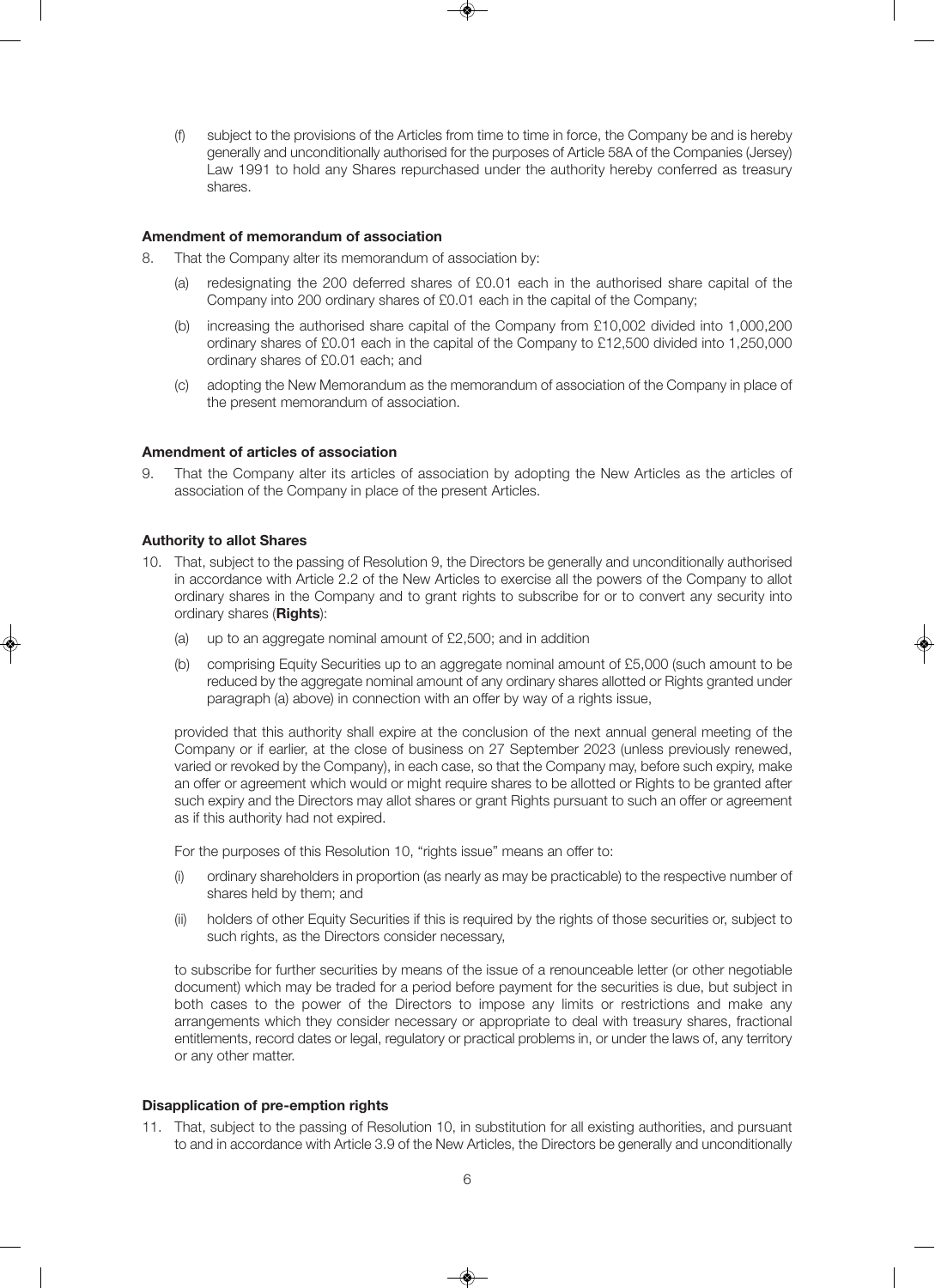authorised to allot Equity Securities for cash pursuant to the general authority conferred on them by Resolution 10 as if Article 3.1 of the New Articles did not apply to such allotment, provided that this power:

- (a) shall be limited to the allotment of Equity Securities in connection with an offer of equity securities (but in the case of an allotment pursuant to the authority in Resolution 10(b) by way of a rights issue only):
	- (i) to ordinary shareholders in proportion (as nearly as may be practicable) to their existing holdings; and
	- (ii) to holders of other Equity Securities as required by the rights attaching to those securities, or subject to those rights, as the Directors otherwise consider necessary,

and so that the Directors may impose any limits or restrictions and make any arrangements which they consider necessary or appropriate to deal with treasury shares, fractional entitlements, record dates, legal, regulatory or practical problems in, or under the laws of, any territory or any other matter; and

(b) shall be limited to the allotment of Equity Securities for cash pursuant to the authority in Resolution 10(a) (otherwise than in the circumstances set out in paragraph (a)) up to an aggregate nominal amount of £1,125,

provided further that such authorities shall apply until the end of next year's annual general meeting, or until the close of business on 27 September 2023, whichever is the later, but, in each case, during this period the Company may make offers and enter into agreements which would, or might, require Equity Securities to be allotted or rights to subscribe for or convert securities into Equity Securities to be granted after the authority ends and the Directors may allot Shares or grant rights to subscribe for or convert securities into Equity Securities under any such offer or agreement as if the authority had not expired.

By order of the Board

### **David Jeffreys Williams**

Chairman

Acceler8 Ventures Plc

10 June 2022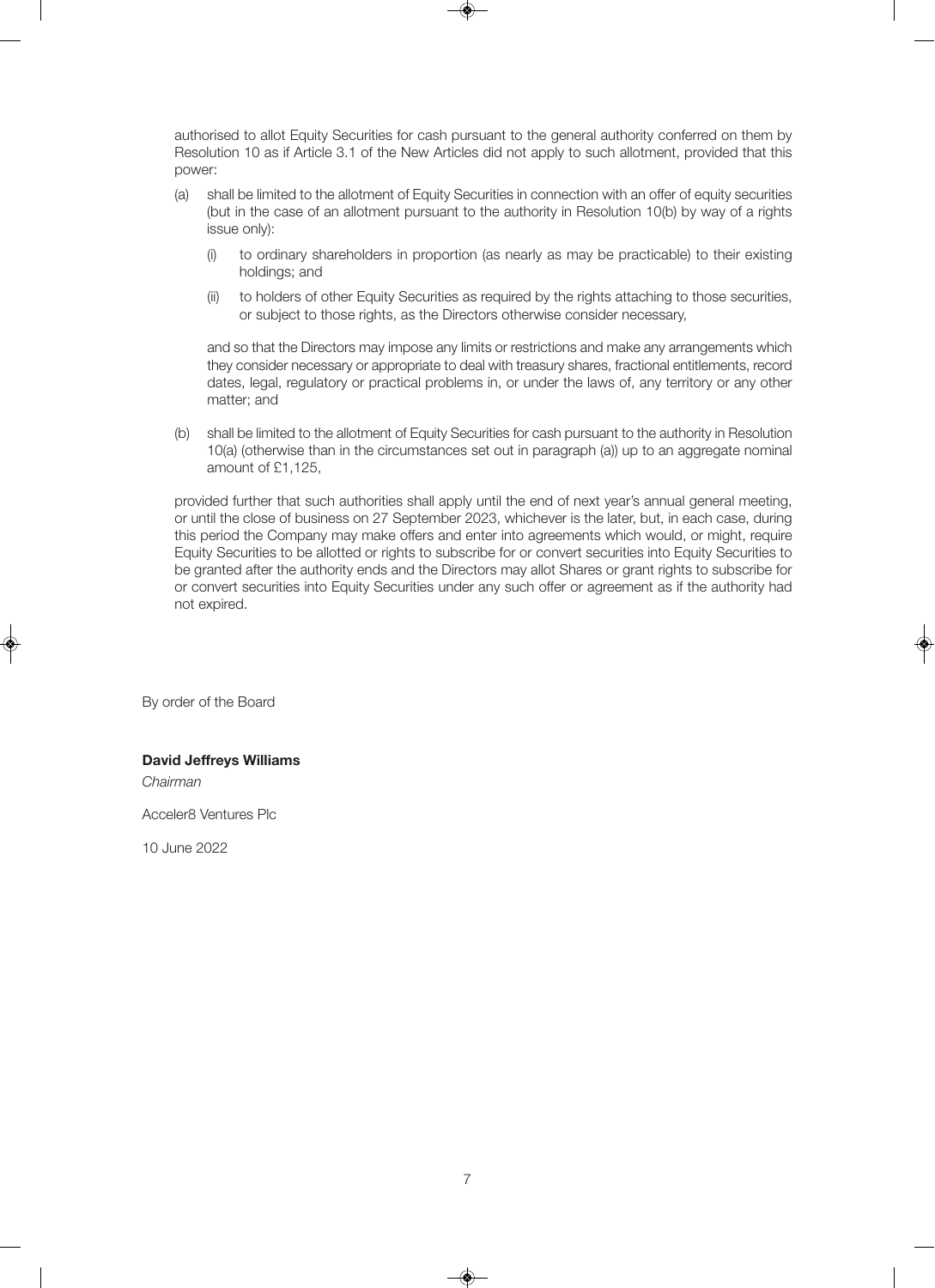#### **Further information on the proposed resolutions**

The notes on the following pages provide a brief explanation of the proposed resolutions set out in the Notice of Meeting above.

Resolutions 2 to 6 (inclusive) and 10 will be proposed as ordinary resolutions, taken as a poll. This means that for each of those resolutions to be passed, more than half of the votes cast must be in favour of the resolution. Resolutions 1, 7 to 9 (inclusive) and 11 will be proposed as special resolutions, taken as a poll. This means that for each of those resolutions to be passed, at least two-thirds of the votes cast must be in favour of such resolution.

#### **Resolution 1 – general meeting**

Pursuant to Article 13.1 of the Articles, the Shareholders are requested to call and convene the AGM to transact the business mentioned in the Notice of Meeting.

#### **Resolution 2 – Annual Report and Accounts**

The Directors are required to present to the Annual General Meeting the audited accounts and the Directors' and auditor's reports for the nine months ended 31 December 2021.

#### **Resolutions 3 and 4 – election of Directors**

Biographical details of the Directors are included on the Company's website at www.acceler8.ventures/about-us/.

The Board believes that each of the Directors continues to demonstrate commitment to his or her role and their respective skills complement each other and enhance the overall operation of the Board.

#### **Resolutions 5 and 6 – auditors' re-appointment and remuneration**

MHA MacIntyre Hudson has expressed its willingness to continue in office as auditors. The Board has assessed the auditors' independence and objectivity and recommends the re-appointment of MHA MacIntyre Hudson as auditors.

The Directors request the authority to determine the auditors' remuneration.

#### **Resolution 7 – purchase of own Shares**

Resolution 7 is to approve the authority of the Company to purchase its own ordinary shares in the market. The authority limits the number of Shares that could be purchased to a maximum of 75,000 Shares (equivalent to 10 per cent. of the Company's Issued Share Capital as at the opening of business on 9 June 2022; (being the last practicable date prior to the publication of this document)) and sets a minimum and maximum price.

The authority would, unless previously renewed, revoked or varied by Shareholders, remain in force up to the conclusion of the annual general meeting of the Company to be held in 2023, or close of business on 27 September 2023, whichever is the later.

The Directors believe that it is in the best interests of the Company to buy Shares if they become available at an attractive price. The Board will only exercise such authority if it considers that the effect of such purchase would be to increase earnings and/or net assets per Share and that such exercise would be in the best interests of Shareholders generally. In addition, the Board will only exercise the authority if it is satisfied that the Company has at the time such purchase is contemplated, sufficient cash resources for current working capital purposes and distributable reserves and there will be no requirements for financing from third parties for this purpose. The Board currently has no intention of using the authority to purchase Shares.

Any Shares the Company buys under this authority may either be cancelled or held in treasury. No dividends are paid on Shares whilst held in treasury and no voting rights attach to treasury shares. If the Shares the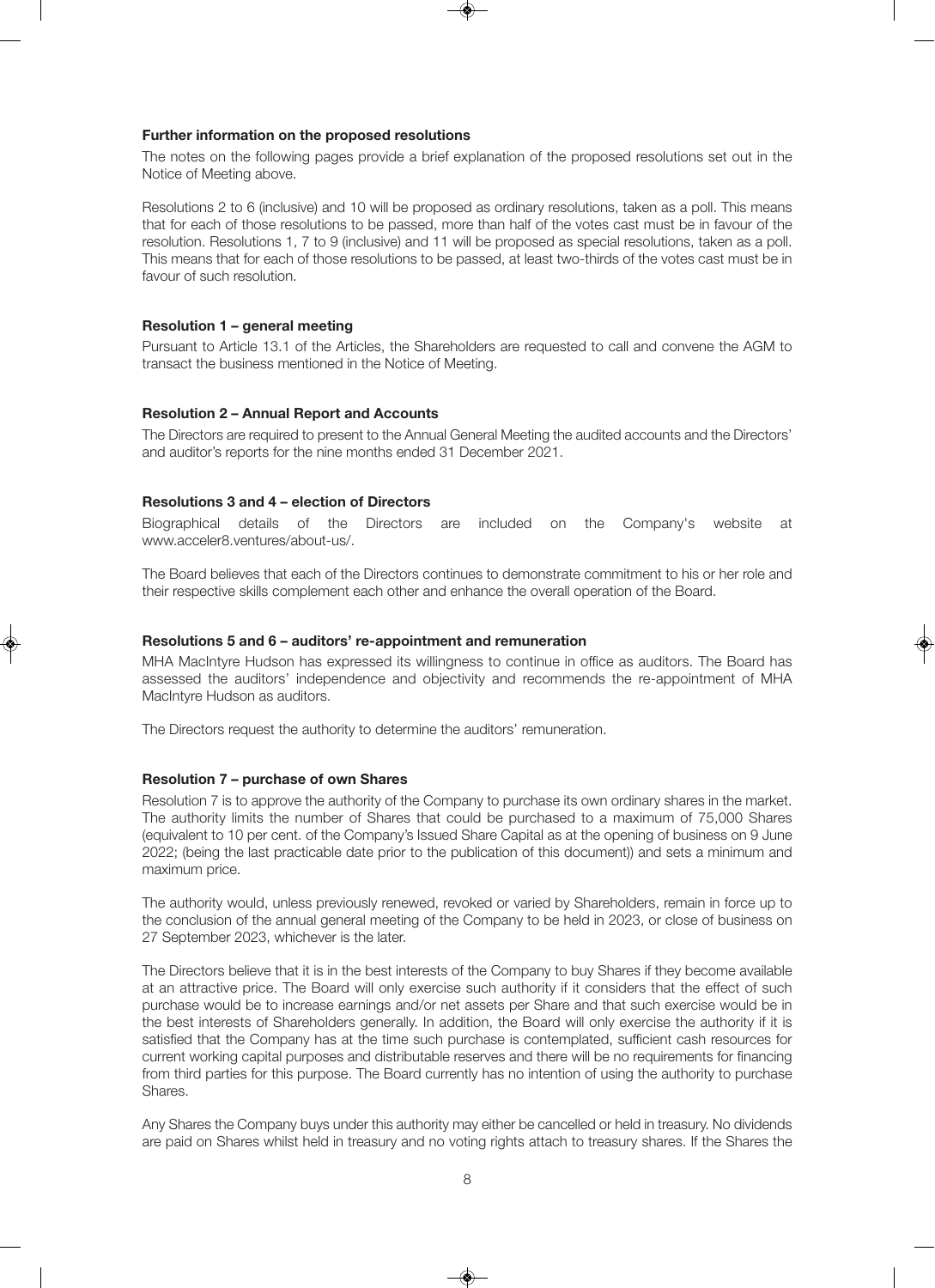Company buys back under this authority are held in treasury, this would give the Company the ability to reissue treasury shares quickly and cost-effectively, and would provide the Company with additional flexibility in the management of its capital base.

#### **Resolution 8 – amendment of memorandum of association**

The Directors believe that it is the appropriate time to update the existing memorandum of association of the Company.

The existing memorandum of association includes a historic reference to deferred shares which are now redundant and can be deleted. Furthermore, on the basis that the Directors wish to seek authority from Shareholders to allot Shares up to an amount equal to two-thirds of the entire issued share capital of the Company, additional amendments are being requested to increase the current authorised share capital of the Company from that stated in the existing memorandum of association.

The New Memorandum is to be adopted by Shareholders in substitution for, and to the exclusion of, the Company's existing memorandum of association.

The New Memorandum is available for inspection at the Company's registered office during normal business hours Monday to Friday (public holidays excepted) from the date of this Notice until the close of the Annual General Meeting.

#### **Resolution 9 – amendment of Articles**

Paragraph 3 Part IV (Additional Information) of the Prospectus sets out a summary of the New Articles which were approved by the Board on 13 July 2021 and which the Company has been operating in accordance with since that date. The New Articles are to be adopted by Shareholders in substitution for, and to the exclusion of, the Company's existing Articles. The adoption of the New Articles will not result in any changes to the right attaching to the Shares which were disclosed in the Prospectus.

The New Articles are available for inspection at the Company's registered office during normal business hours Monday to Friday (public holidays excepted) from the date of this Notice until the close of the Annual General Meeting.

### **Resolution 10 – authority to allot Shares**

Subject to the passing of Resolution 9, the Directors may only allot Shares or grant Rights if authorised to do so by Shareholders. This resolution will give authority for the Directors to allot Shares or grant Rights in accordance with Article 2.2 of the New Articles: (a) up to a maximum aggregate nominal amount of £2,500 (representing approximately one-third of the total issued share capital as at 9 June 2022, being the last practicable date before publication of this Notice) without restriction; and (b) in connection with a rights issue up to a maximum aggregate nominal amount of £5,000 (representing approximately two-thirds of the total issued share capital as at 9 June 2022, being the last practicable date before publication of this Notice) which would be reduced by the aggregate nominal value of any allotments or grants under paragraph (a) of the resolution.

This authority shall expire at the conclusion of the Company's next AGM (or, if earlier, at the close of business on 27 September 2023).

The Directors intend to renew this authority annually. As at 9 June 2022, being the latest practicable date prior to the publication of this Notice, the Company does not hold any Shares in treasury.

#### **Resolution 11 – disapplication of pre-emption rights**

Pursuant to Article 3.1 of the New Articles, if the directors wish to allot Equity Securities for cash, they must in the first instance offer them to existing Shareholders in proportion to their holdings.

Resolution 11, in accordance with Article 3.9 of the New Articles, will therefore, subject to the passing of Resolution 10, empower the Directors to allot unissued Equity Securities, pursuant to the authority granted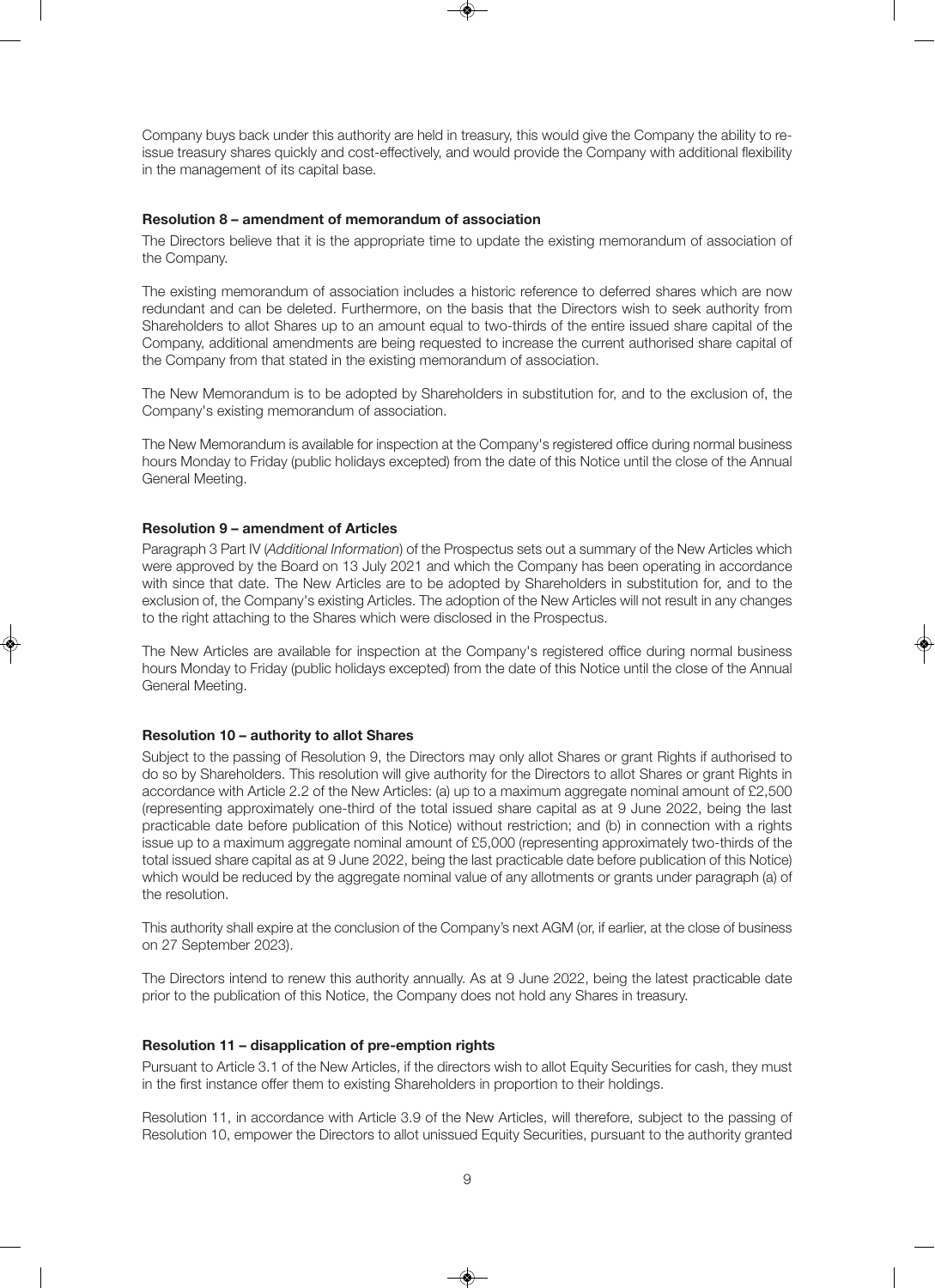under Resolution 10, for cash, without application of the pre-emption rights contained in Article 3.1 of the New Articles.

The purpose of Resolution 11 is to empower the Directors to allot new Shares pursuant to the authority given by Resolution 10, or sell treasury shares, for cash (i) in connection with a pre-emptive offer or rights issue or (ii) otherwise up to a nominal value of £1,125, being approximately 15 per cent. of the issued share capital of the Company as at 9 June 2022 (being the latest practicable date prior to the publication of this Notice), without the Shares being offered to existing Shareholders in proportion to their existing holdings.

The Directors have no present intention of exercising this power but believe it is in the interests of Shareholders for the Directors to have this flexibility to allot shares for cash and to sell treasury shares for cash in those limited circumstances in line with the Company's strategy.

This authority will expire at the conclusion of the next AGM of the Company or, if earlier, at the close of business on 27 September 2023.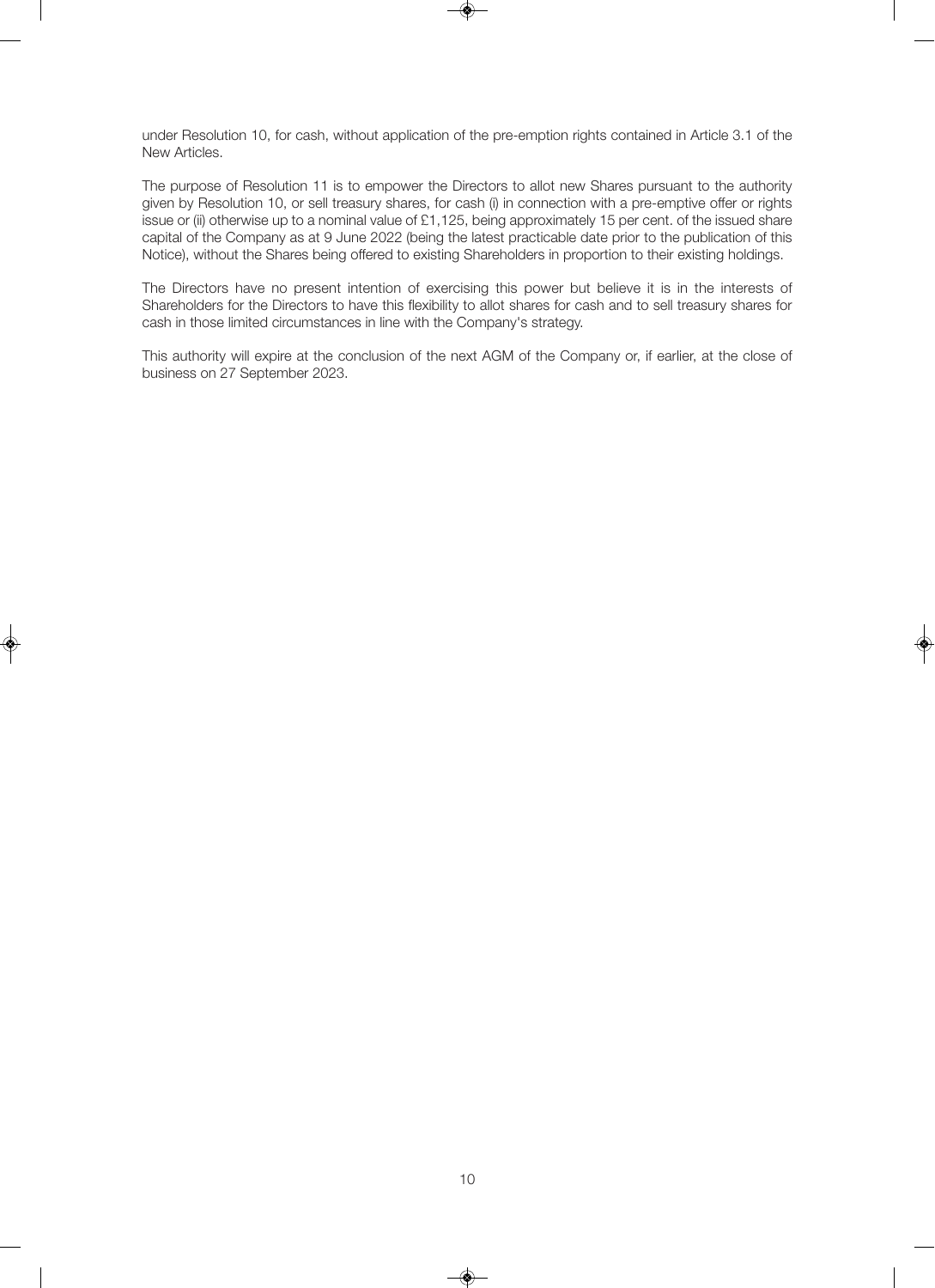#### **Notes to the Notice of Annual General Meeting**

#### **Entitlement to vote**

- 1. Voting at the AGM will be carried out on a poll.
- 2. Only those Shareholders entered on the Register at the close of business on 24 June 2022 or, in the event that this meeting is adjourned, on the Register as at close of business on the day two days before the date of any adjourned meeting, shall be entitled to vote at the meeting in respect of the number of Shares registered in their names at that time. Changes to the entries on the Register after the close of business on 24 June 2022 or, in the event that this meeting is adjourned, on the Register after the close of business on the day two days before the date of the adjourned meeting, shall be disregarded in determining the rights of any person to attend or vote at the meeting. This is the time specified by the Company for the purposes of regulation 40 (1) of the Companies (Uncertificated Securities) (Jersey) Order 1999.

#### **Appointment and instruction of proxies and electronic voting**

- 3. As a Shareholder of the Company, you are entitled to appoint a proxy to exercise all or any of your rights to attend and vote at the meeting.
- 4. The return of a completed proxy form, electronic filing or any CREST proxy instruction (as described in notes 15 and 16 below) does not preclude you from attending the meeting and voting in person. If you have appointed a proxy and attend the meeting in person, your proxy appointment will automatically be terminated.
- 5. A proxy does not need to be a Shareholder of the Company but must attend the meeting to represent you. To appoint as your proxy a person other than the Chairman, please insert the full name of your chosen proxy on your proxy form where indicated. If you sign and return your proxy form with no name inserted, the Chairman will be deemed to be your proxy. Where you appoint as your proxy someone other than the Chairman, you are responsible for ensuring that they attend the meeting and are aware of your voting intentions.
- 6. You may appoint more than one proxy provided each proxy is appointed to exercise rights attached to different shares. In the event of a conflict between a blank proxy form and a proxy form which states the number of shares to which it applies, the specific proxy form shall be counted first, regardless of whether it was sent or received before or after the blank proxy form, and any remaining shares in respect of which you are the registered holder will be apportioned to the blank proxy form. You may not appoint more than one proxy to exercise rights attached to any one share. To appoint more than one proxy, you should contact Link Group on 0371 664 0300. Calls are charged at the standard geographic rate and will vary by provider. Calls outside the United Kingdom will be charged at the applicable international rate. Lines are open between 09:00 – 17:30, Monday to Friday excluding public holidays in England and Wales.
- 7. To direct your proxy how to vote on the resolutions, mark the appropriate box on your proxy form with an 'X'. To abstain from voting on a resolution, select the relevant vote 'withheld' box. A vote withheld is not a vote in law, which means that the vote will not be counted in the calculation of votes for or against the resolution. If no voting indication is given, your proxy will vote or abstain from voting at his or her discretion. Your proxy will vote (or abstain from voting) as he or she thinks fit in relation to any other matter which is put before the meeting

#### **Proxy voting**

8. If you wish you will be able to vote electronically using the link www.signalshares.com. You will need to log into your Signal Shares account, or register if you have not previously done so. To register you will need your Investor Code; this is detailed on your share certificate or available from our registrars, Link Group.

Proxy votes must be received no later than 48 hours before the time and date scheduled for the Annual General Meeting .

- 9. You can vote either:
	- (a) via www.signalshares.com by logging on and selecting the 'Proxy Voting' link. If you have not previously registered for electronic communications, you will first be asked to register as a new user, for which you will require your investor code (IVC) (which can be found on your share certificate), family name and postcode (if resident in the UK); or;
	- (b) by completing the enclosed proxy form; and/or
	- (c) in the case of CREST members, by utilising the CREST electronic proxy appointment service in accordance with the procedures set out below.
- 10. To be valid, any proxy form or other instrument appointing a proxy must be:
	- (a) completed and signed;
	- (b) sent or delivered to Link Group, PXS1, Central Square, 29 Wellington Street, Leeds, LS1 4DL or delivered by hand to Link Group, PXS1, Central Square, 29 Wellington Street, Leeds, LS1 4DL; and
	- (c) received by Link Group no later than 10.00 a.m. on 24 June 2022 or if the meeting is adjourned, not less than 48 hours before the time fixed for the holding of the meeting or in the case of a poll, not less than 48 hours before the time appointed for taking the poll.
- 11. In the case of a Shareholder which is a corporation, the proxy form must be executed in any of the following ways: (i) under its common seal; (ii) not under its common seal but otherwise in accordance with the Articles or constitution; or (iii) signed on its behalf by a duly authorised officer of the company or its authorised attorney.

Any power of attorney or any other authority under which a proxy form is signed (or a duly certified copy of such power or authority) must be included with the proxy form.

12. To change proxy instructions, simply submit a new proxy appointment using the methods set out above. Note that the cut off time for receipt of proxy appointments also applies in relation to any amended instructions. Any amended proxy appointment received after the relevant cut- off time will be disregarded.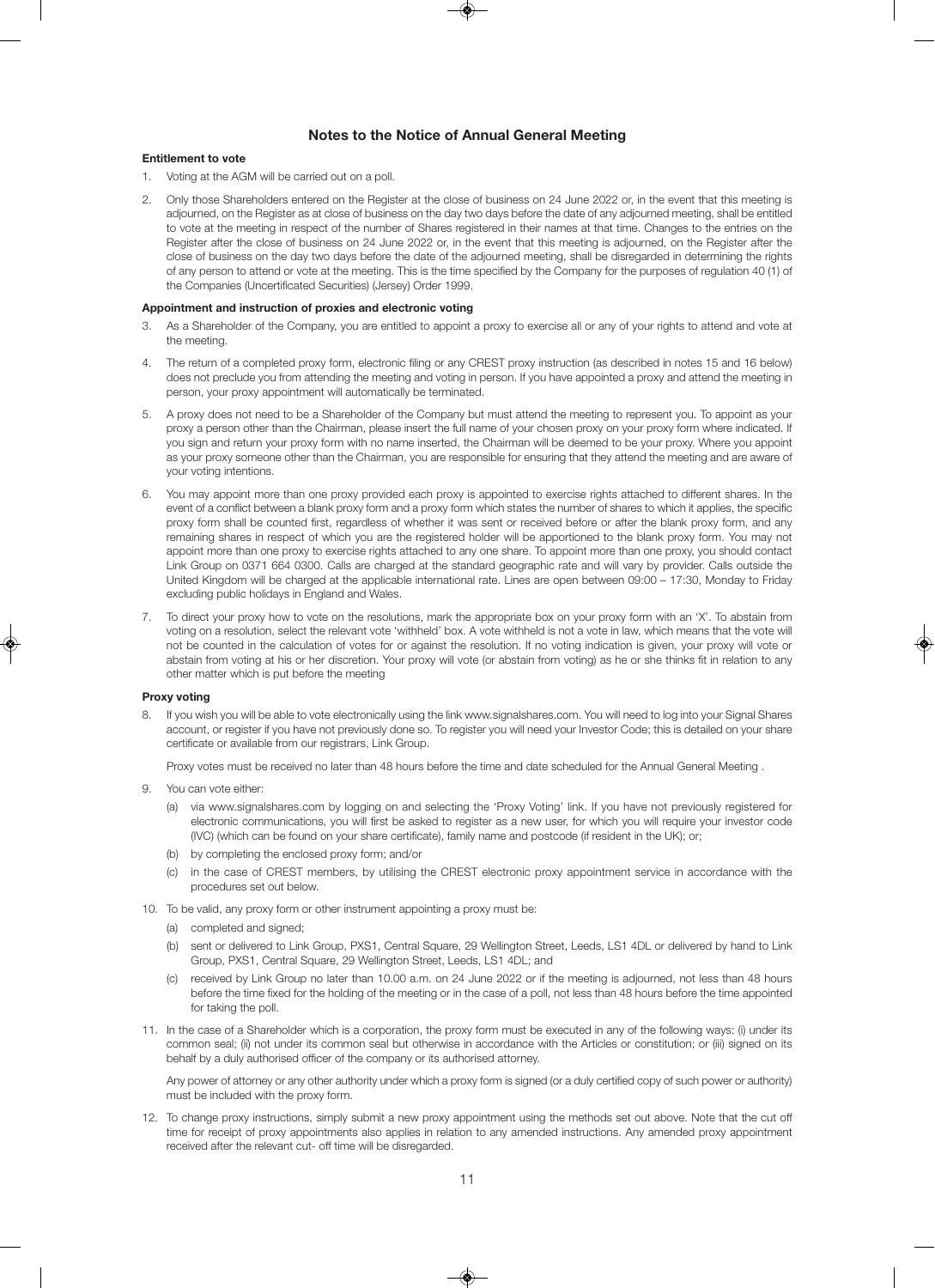Where you have appointed a proxy using the hard-copy proxy form and would like to change the instructions using another hardcopy proxy form, please contact Link Group at Link Group, PXS1, Central Square, 29 Wellington Street, Leeds, LS1 4DL or on 0371 664 0300. Calls are charged at the standard geographic rate and will vary by provider. Calls outside the United Kingdom will be charged at the applicable international rate. Lines are open between 09:00 – 17:30. Monday to Friday excluding public holidays in England and Wales.

If you submit more than one valid proxy appointment, either by paper or electronic communication, the appointment received last will take precedence. You are advised to read the terms and conditions of use carefully. Electronic communication facilities are open to all shareholders and those who use them will not be disadvantaged.

- 13. CREST members who wish to appoint a proxy or proxies through the CREST electronic proxy appointment service may do so for the meeting and any adjournment(s) thereof by using the procedures described in the CREST Manual. CREST personal members or other CREST sponsored members, and those CREST members who have appointed a voting service provider should refer to their CREST sponsors or voting service provider(s) who will be able to take the appropriate action on their behalf.
- 14. In order for a proxy appointment or instruction made by means of CREST to be valid, the appropriate CREST message (a CREST Proxy Instruction) must be properly authenticated in accordance with Euroclear UK & Ireland Limited's specifications and must contain the information required for such instructions, as described in the CREST Manual. The message must be transmitted so as to be received by the Company's agent, Link Group (CREST Participant ID: RA10), no later than 10.00 a.m. on 24 June 2022 (or, if the meeting is adjourned, no later than 48 hours before the time of any adjourned meeting). For this purpose, the time of receipt will be taken to be the time (as determined by the time stamp applied to the message by the CREST Application Host) from which the Company's agent is able to retrieve the message by enquiry to CREST in the manner prescribed by CREST.
- 15. CREST members and, where applicable, their CREST sponsor or voting service provider should note that Euroclear UK & Ireland Limited does not make available special procedures in CREST for any particular messages. Normal system timings and limitations will therefore apply in relation to the input of CREST Proxy Instructions. It is the responsibility of the CREST member concerned to take (or, if the CREST member is a CREST personal member or sponsored member or has appointed a voting service provider, to procure that his CREST sponsor or voting service provider takes) such action as shall be necessary to ensure that a message is transmitted by means of the CREST system by any particular time. In this connection, CREST members and, where applicable, their CREST sponsor or voting service provider are referred in particular to those sections of the CREST Manual concerning practical limitations of the CREST system and timings.
- 16. The Company may treat as invalid a CREST Proxy Instruction in the circumstances set out in Article 34 of the Companies (Uncertificated Securities) (Jersey) Order 1999.
- 17. In the case of joint holders, where more than one of the joint holders purports to appoint a proxy, only the appointment submitted by the most senior holder will be accepted. Seniority is determined by the order in which the names of the joint holders appear in the Register in respect of the joint holding (the first-named being the most senior).
- 18. In order to revoke a proxy instruction you will need to inform the Company via Link Group, PXS1, Central Square, 29 Wellington Street, Leeds, LS1 4DL either by sending a hard copy notice clearly stating your intention to revoke your proxy appointment to Link Group, PXS1, Central Square, 29 Wellington Street, Leeds, LS1 4DL or by telephone on 0371 664 0300 (calls are charged at the standard geographic rate and will vary by provider) or from outside the UK on +44 (0)371 664 0300 (calls charged at applicable international rates). Lines are open Monday to Friday from 09:00 to 17:30, excluding public holidays in England and Wales.
- 19. In the case of a Shareholder which is a corporation, the revocation notice must be executed under its common seal or signed on its behalf by an officer of the company or an attorney for the company. Any power of attorney or any other authority under which the revocation notice is signed (or a duly certified copy of such power or authority) must be included with the revocation notice.

The revocation notice must be received by Link Group no later than 10.00 a.m. on 24 June 2022.

#### **Corporate representatives**

20. Any corporation which is a Shareholder can appoint one or more corporate representatives who may exercise on its behalf all of its powers as a Shareholder provided that they do not do so in relation to the same shares.

#### **Issued shares and total voting rights**

21. As at the opening of business on 9 June 2022 (being the last practicable date prior to publication of this document), the Company's Issued Share Capital comprised 750,000 Shares of £0.01 each. Each Share carries the right to one vote at a general meeting of the Company and therefore the total number of voting rights in the Company as at the opening of business on 9 June 2022 is 750,000. As at the date of this document, the Company does not hold any shares in treasury.

#### **Voting**

- 22. Shareholders are requested to vote in advance of the AGM either electronically, via CREST or by completing and returning the enclosed form of proxy not later than 10.00 a.m. on 24 June 2022. The results will be published on our website www.acceler8.ventures and will be released to the London Stock Exchange.
- 23. At the meeting itself, the votes on each resolution at the meeting will be taken by poll rather than a show of hands. The results will be published on our website www.acceler8.ventures and will be released to the London Stock Exchange.

#### **Communication**

- 24. Except as provided above, Shareholders who have general queries about the meeting should use the following means of communication (no other methods of communication will be accepted):
	- (a) by post to Link Group, 10th Floor, Central Square, 29 Wellington Street, Leeds, LS1 4DL; or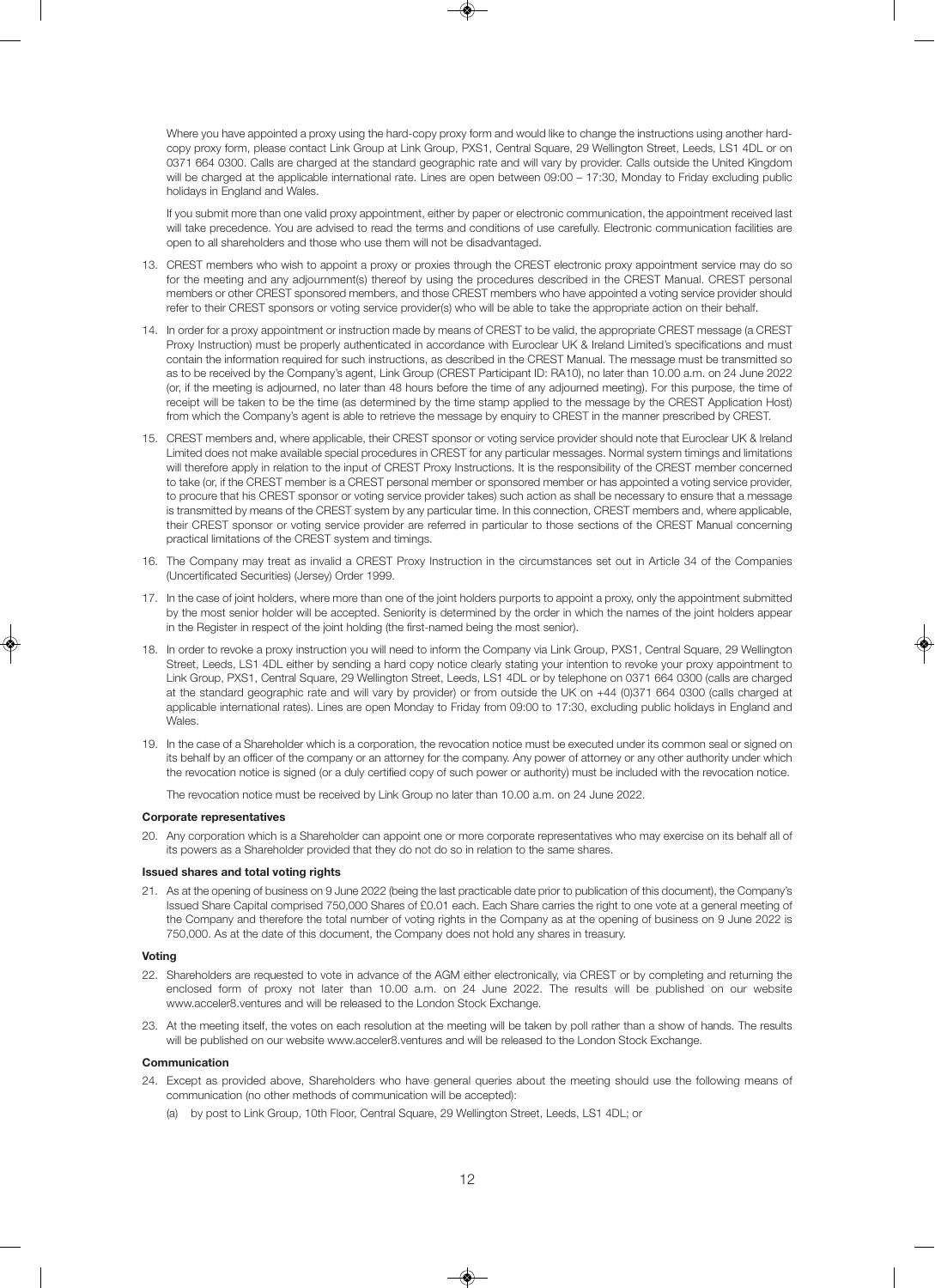(b) by telephone on 0371 664 0300 (calls are charged at the standard geographic rate and will vary by provider) or from outside the UK on +44 (0)371 664 0300 (calls charged at applicable international rates). Lines are open Monday to Friday from 09:00 to 17:30, excluding public holidays in England and Wales.

You may not use any electronic address provided either in this document or any related documents (including the proxy form) to communicate with the Company for any purpose other than those expressly stated.